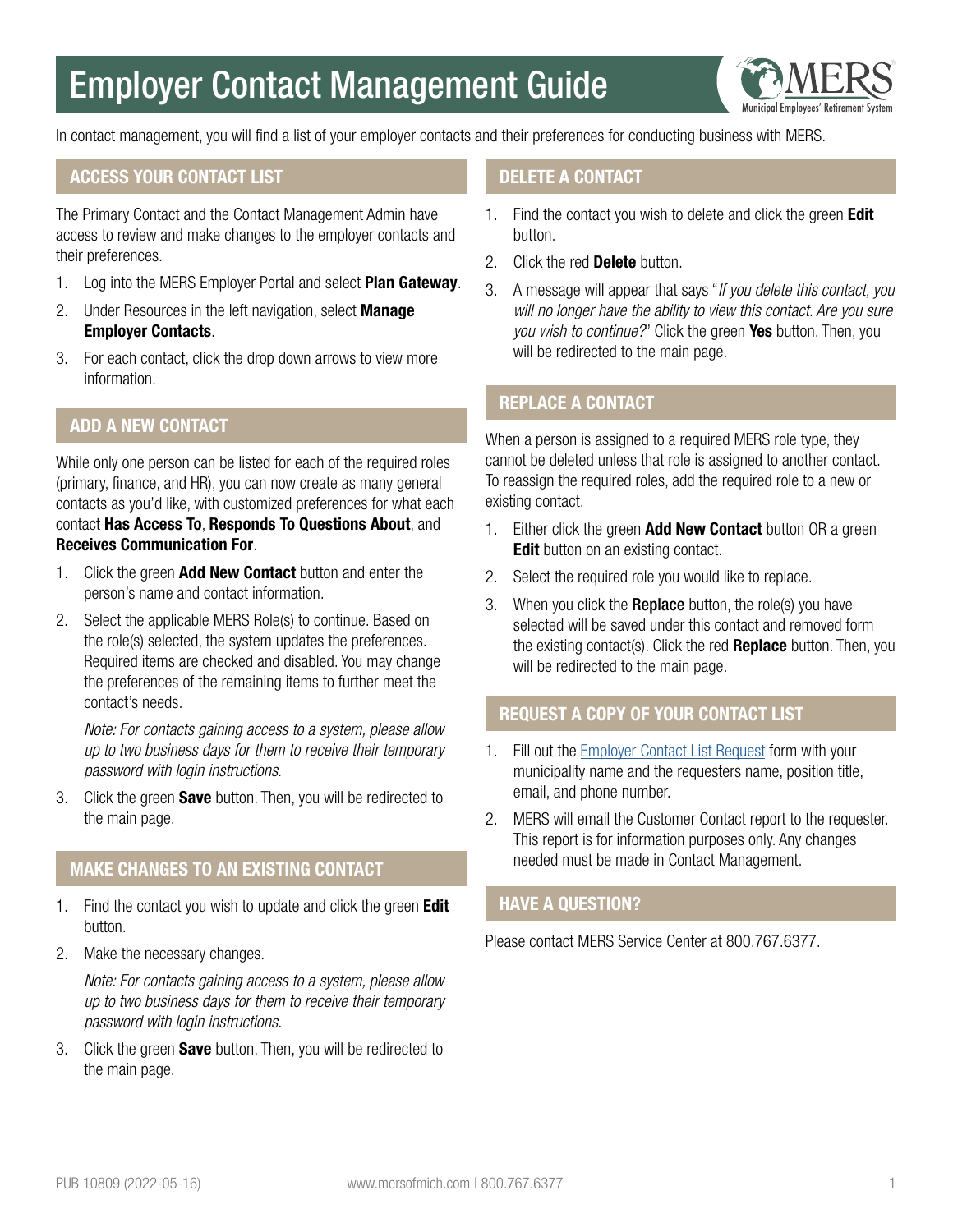| <b>MERS Roles</b>                  |                                                                                                                                                                                                                                                                  |
|------------------------------------|------------------------------------------------------------------------------------------------------------------------------------------------------------------------------------------------------------------------------------------------------------------|
| Primary                            | The main point of contact for plan administration and communication from MERS. This is the only person<br>with the authority to make changes to employer contact information unless a Contact Management Admin<br>role is assigned to a second person.           |
| Finance                            | The main point of contact for financial information related to your MERS benefits.                                                                                                                                                                               |
| Human Resources                    | The main point of contact for employee relations and education needs related to your MERS benefits.                                                                                                                                                              |
| <b>General Contact</b>             | Additional contacts that coordinate with or receive communications from MERS.                                                                                                                                                                                    |
| <b>Contact Management</b><br>Admin | The person with the authority to make changes to employer contact information.                                                                                                                                                                                   |
| <b>Highest Board</b>               | The highest-ranked member on a municipality's governing body.                                                                                                                                                                                                    |
| <b>Highest Administrator</b>       | The highest-ranked administrator for a municipality.                                                                                                                                                                                                             |
| <b>Authorized Signer</b>           | A person who can sign official documents for the municipality. This role is tied to a job title(s) defined by<br>the municipality's governing body. If do not see an authorized signer or wish to make changes regarding<br>this role type, please contact MERS. |

Based on the role(s) selected, certain items may be required. Those required items are shown with a green block in the tables below.

<u> Tanzania de la c</u>

|                                                   |                                                                                                                                                                   | Primary | Finance |   |
|---------------------------------------------------|-------------------------------------------------------------------------------------------------------------------------------------------------------------------|---------|---------|---|
| <b>Has Access To</b>                              |                                                                                                                                                                   |         |         | 똪 |
| <b>Contact Management</b><br>Tool                 | Contact may view and update a list of employer contacts and their preferences for<br>conducting business with MERS.                                               |         |         |   |
| Admin Portal (Defined<br>Benefit)                 | Contact may view defined benefit plan statements and reports.                                                                                                     |         |         |   |
| <b>Reporting Portal</b><br>(Defined Benefit)      | Contact may report wages, service time, and contributions to MERS for active employees<br>and rehired retirees for the defined benefit plan.                      |         |         |   |
| Manage Employees<br>(Defined Benefit)             | Contact may add new hires or search existing employees to view and edit their<br>information for the defined benefit plan.                                        |         |         |   |
| ePayment (Defined<br>Benefit)                     | Contact may view and pay invoices, apply existing credits and view paid invoices/credits<br>applied for the defined benefit plan.                                 |         |         |   |
| GovInvest TLC Basic<br>(Defined Benefit)          | Contact may run projections, compare data with peer groups, review historical data and<br>analyze pension plan liabilities with this self-service actuarial tool. |         |         |   |
| <b>Admin Portal</b><br>(Participant Directed)     | Contact may view participant account information.                                                                                                                 |         |         |   |
| <b>Reporting Portal</b><br>(Participant Directed) | Contact may report wages, service time, and contributions to MERS for participant<br>directed accounts.                                                           |         |         |   |